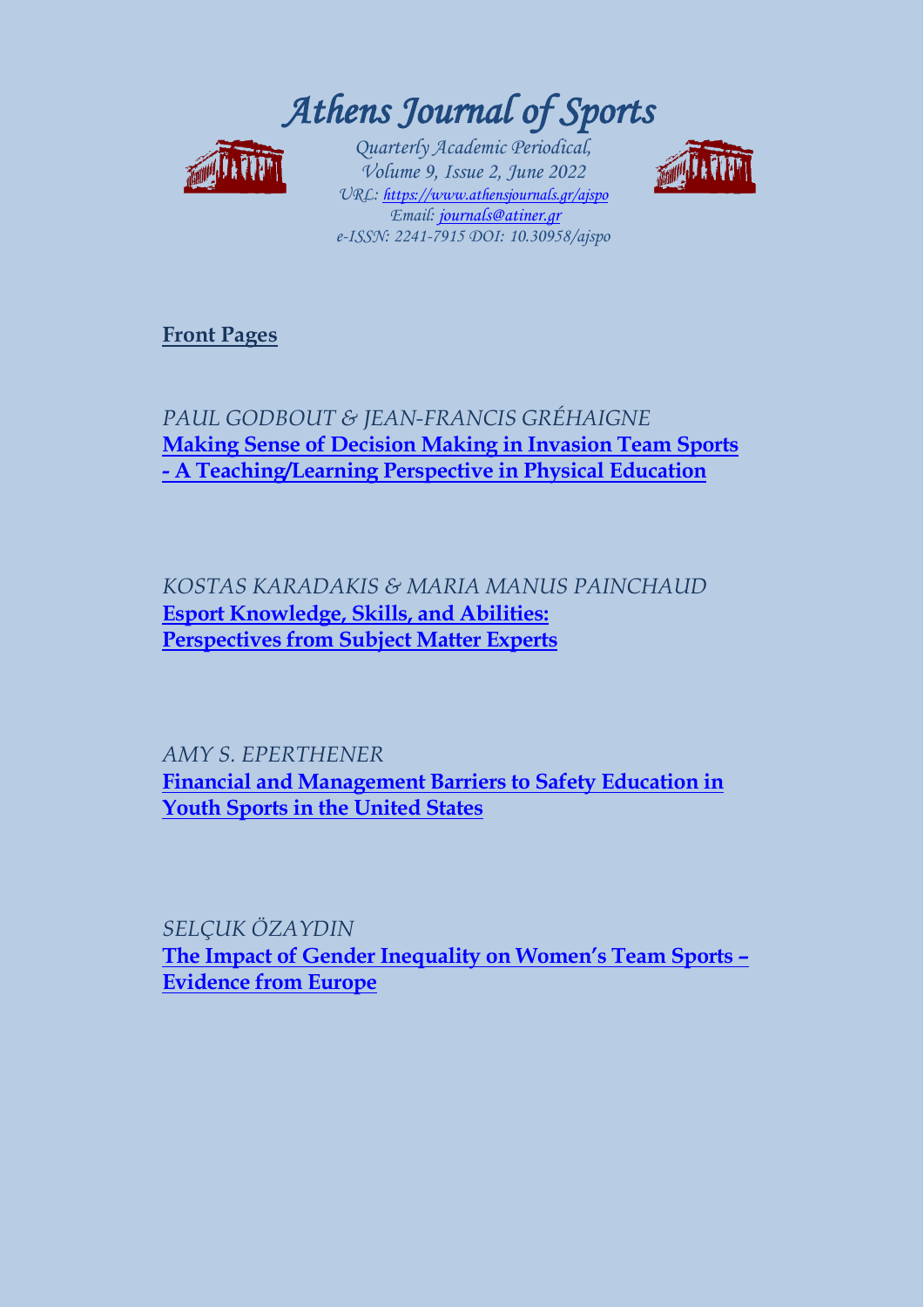## Athens Journal of Sports

### *Published by the Athens Institute for Education and Research (ATINER)*

#### Editors

- Dr. Gregory T. Papanikos, Honorary Professor of Economics, University of Stirling, UK & President of ATINER. (Economics)
- Dr. Margo Apostolos, Academic Member, ATINER & Professor, University of Southern California -USC Kaufman School of Dance-USC Glorya Kaufman Dance Medicine Center- & Co-Director- Cedars-Sinai, USA. (Arts, Technology and Sports)
- Dr. Maria Konstantaki, Head, Sport, Exercise, & Kinesiology Unit, ATINER & Research Fellow, UK. (Sports Science)
- Dr. Seppo Suominen, Academic Member, ATINER & Senior Lecturer, University of Applied Sciences, Finland. (Sports Economics)
- Dr. Christos Anagnostopoulos, Associate Professor, Molde University College, Norway & Associate Lecturer, University of Central Lancashire, Cyprus. (Sports Management & Marketing)

#### Editorial & Reviewers' Board

<https://www.athensjournals.gr/ajspo/eb>

#### Administration of the Journal

1.Vice President of Publications: Dr Zoe Boutsioli 2.General Managing Editor of all ATINER's Publications: Ms. Afrodete Papanikou 3.ICT Managing Editor of all ATINER's Publications: Mr. Kostas Spyropoulos 4.Managing Editor of this Journal: Ms. Eirini Lentzou

#### **\*\*\*\*\*\*\*\*\*\*\*\*\*\*\*\*\*\*\*\*\*\*\*\*\*\*\*\*\*\*\*\*\*\*\*\*\*\*\*\*\*\*\*\*\*\*\*\*\*\*\*\*\*\*\*\*\*\*\*\*\*\*\*\*\*\*\*\*\*\*\*\*\*\*\*\*\*\*\*\*\*\*\***

*ATINER is an Athens-based World Association of Academics and Researchers based in Athens. ATINER is an independent and non-profit Association with a Mission to become a forum where Academics and Researchers from all over the world can meet in Athens, exchange ideas on their research and discuss future developments in their disciplines, as well as engage with professionals from other fields. Athens was chosen because of its long history of academic gatherings, which go back thousands of years to Plato's Academy and Aristotle's Lyceum. Both these historic places are within walking distance from ATINER's downtown offices. Since antiquity, Athens was an open city. In the words of Pericles, Athens"…is open to the world, we never expel a foreigner from learning or seeing". ("Pericles' Funeral Oration", in Thucydides, The History of the Peloponnesian War). It is ATINER's mission to revive the glory of Ancient Athens by inviting the World Academic Community to the city, to learn from each other in an environment of freedom and respect for other people's opinions and*  beliefs. After all, the free expression of one's opinion formed the basis for the development of *democracy, and Athens was its cradle. As it turned out, the Golden Age of Athens was in fact, the Golden Age of the Western Civilization. Education and (Re)searching for the 'truth' are the pillars of any free (democratic) society. This is the reason why Education and Research are the two core words in ATINER's name.*

\*\*\*\*\*\*\*\*\*\*\*\*\*\*\*\*\*\*\*\*\*\*\*\*\*\*\*\*\*\*\*\*\*\*\*\*\*\*\*\*\*\*\*\*\*\*\*\*\*\*\*\*\*\*\*\*\*\*\*\*\*\*\*\*\*\*\*\*\*\*\*\*\*\*\*\*\*\*\*\*\*\*\*\*\*\*\*\*\*\*\*\*\*\*\*

The *Athens Journal of Sports (AJSPO)* is an Open Access quarterly double-blind peer reviewed journal and considers papers from all areas of sports and related sciences. Many of the papers published in this journal have been presented at the various conferences sponsored by the [Sport, Exercise, & Kinesiology Unit](http://www.atiner.gr/docs/SPORTS_UNIT.htm) of the **Athens Institute for Education and Research (ATINER)** & the [Panhellenic Association of Sports Economists and](http://www.psaos.gr/)  [Managers](http://www.psaos.gr/) (PASEM). All papers are subject to ATINER's Publication Ethical Policy and [Statement.](https://www.athensjournals.gr/ethics.pdf)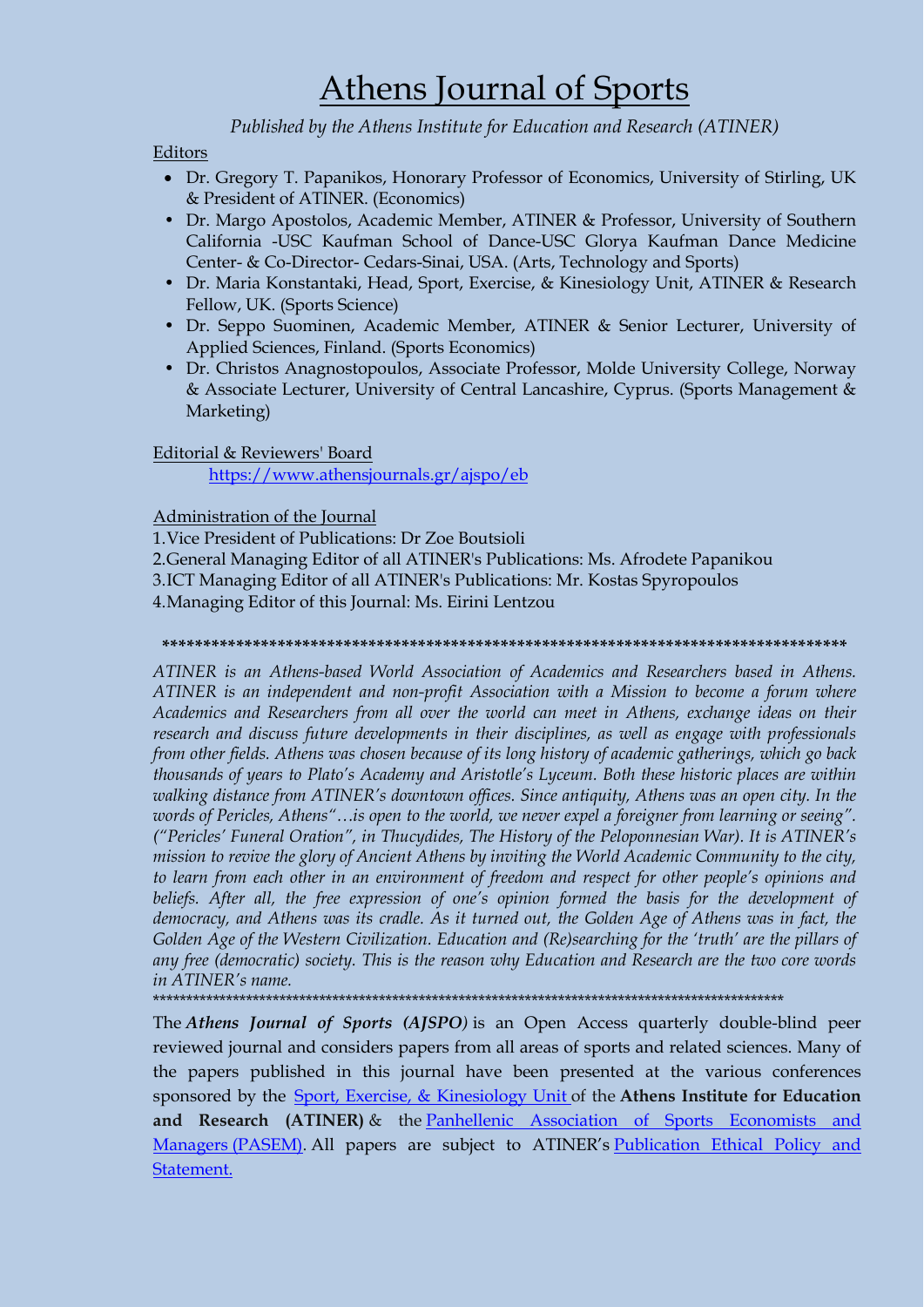# The Athens Journal of Sports ISSN NUMBER: 2241-7915 - DOI: 10.30958/ajspo Volume 9, Issue 2, June 2022 Download the entire issue [\(PDF\)](https://www.athensjournals.gr/sports/2022-02SPO.pdf)

### **[Front Pages](https://www.athensjournals.gr/sports/Cover-2022-02SPO.pdf)** i-viii

**[Making Sense of Decision Making in Invasion Team](https://www.athensjournals.gr/sports/2022-9-2-1-Godbout.pdf)  Sports - [A Teaching/Learning Perspective in Physical](https://www.athensjournals.gr/sports/2022-9-2-1-Godbout.pdf)  [Education](https://www.athensjournals.gr/sports/2022-9-2-1-Godbout.pdf)** *Paul Godbout & Jean-Francis Gréhaigne* 59

**[Esport Knowledge, Skills, and Abilities:](https://www.athensjournals.gr/sports/2022-9-2-2-Karadakis.pdf)  [Perspectives from Subject Matter Experts](https://www.athensjournals.gr/sports/2022-9-2-2-Karadakis.pdf)** *Kostas Karadakis & Maria Manus Painchaud* 79

#### **[Financial and Management Barriers to Safety Education](https://www.athensjournals.gr/sports/2022-9-2-3-Eperthener.pdf)  [in Youth Sports in the United States](https://www.athensjournals.gr/sports/2022-9-2-3-Eperthener.pdf)** 101

*Amy S. Eperthener*

**[The Impact of Gender Inequality on Women's Team](https://www.athensjournals.gr/sports/2022-9-2-4-Ozaydin.pdf)  Sports – [Evidence from Europe](https://www.athensjournals.gr/sports/2022-9-2-4-Ozaydin.pdf)** *Selçuk Özaydın* 114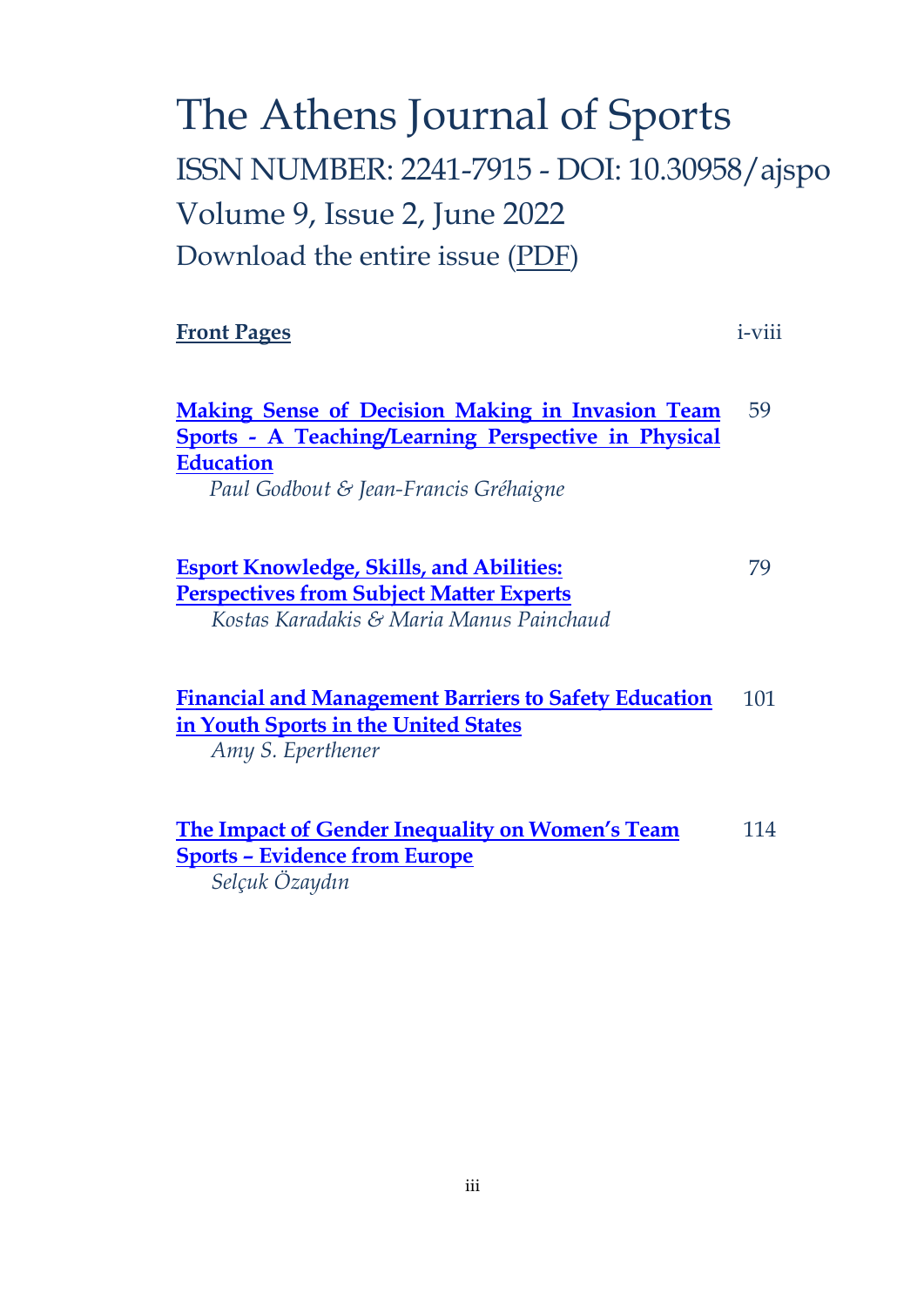# **Athens Journal of Sports Editorial and Reviewers' Board**

### **Editors**

- **Dr. Gregory T. Papanikos**, Honorary Professor of Economics, University of Stirling, UK & President of ATINER. *(Economics)*
- **Dr. Margo Apostolos**, Academic Member, ATINER & Associate Professor, University of Southern California -USC Kaufman School of Dance-USC Glorya Kaufman Dance Medicine Center- & Co-Director-Cedars-Sinai, USA. (Arts, Technology and Sports)
- **Dr. Maria Konstantaki**, Head, [Sport, Exercise, & Kinesiology Unit,](http://www.atiner.gr/SPORTS-UNIT) ATINER & Senior Lecturer, Buckinghamshire New University, U.K. *(Sports Science)*
- **Dr. Seppo Suominen**, Academic Member, ATINER & Senior Lecturer, University of Applied Sciences, Finland. *(Sports Economics)*
- **Dr. Christos Anagnostopoulos**, Associate Professor, Molde University College, Norway & Associate Lecturer, University of Central Lancashire, Cyprus. *(Sports Management & Marketing)*

### **Editorial Board**

- Dr. Panagiota (Nota) Klentrou, Academic Member, ATINER & Professor and Associate Dean Research and Graduate Studies, Brock University, Canada.
- Dr. Margo Apostolos, Academic Member, ATINER, Associate Professor, USC Kaufman School of Dance, & Co-Director, Cedars-Sinai, USC Glorya Kaufman Dance Medicine Center, University of Southern California, USA.
- Dr. Roberta Newman, Academic Member, ATINER & Master Teacher, Liberal Studies Program, New York University, USA.
- Dr. Samuel Honório, Ph.D. Chairman/President of the Ethics Committee, Piaget Superior Institute, Almada, Portugal.
- Dr. Vassilios Ziakas, Academic Member, ATINER & Associate Professor, University of St Mark & St John, UK.
- Dr. Barry Costas, Senior Lecturer, University of Hertfordshire, UK.
- Dr. Seppo Suominen, Senior Lecturer of Economics, Haaga-Helia University of Applied Sciences, Finland.
- Dr. Ruben Goebel, Academic Member, ATINER & Director of the Sport Science Program, Qatar University, Qatar.
- Dr. Nadim Nassif, Academic Member, ATINER & Assistant Professor, Department of Psychology, Education and Physical Education, Notre-Dame University, Lebanon.

### **Reviewers' Board** [Click Here](http://www.athensjournals.gr/ajspo/ajsporb)

- General Managing Editor of all ATINER's Publications: Ms. Afrodete Papanikou
- ICT Managing Editor of all ATINER's Publications: Mr Kostas Spyropoulos
- Managing Editor of this Journal: Ms. Eirini Lentzou [\(bio\)](https://www.athensjournals.gr/el-cv)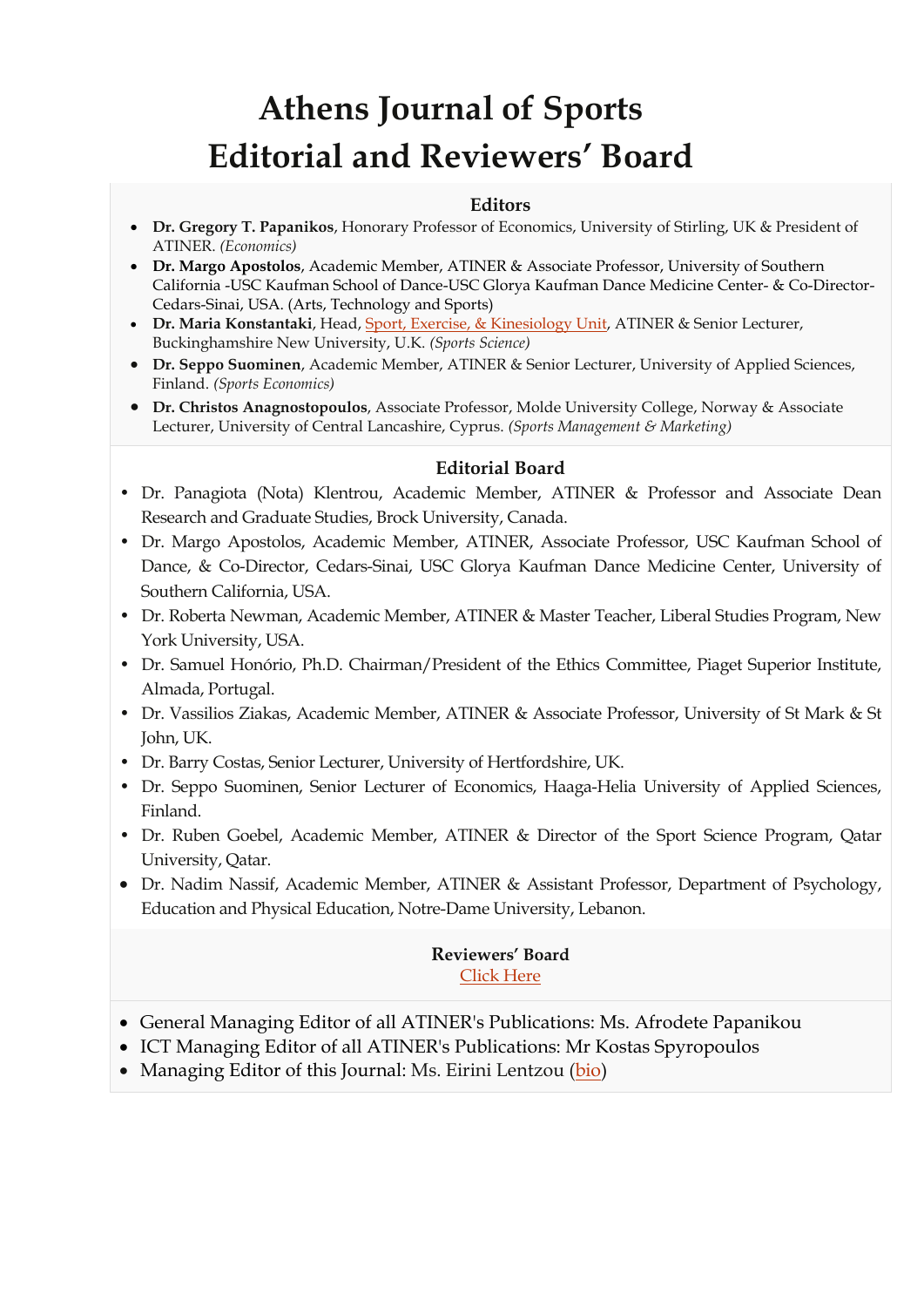### President's Message

All ATINER's publications including its e-journals are open access without any costs (submission, processing, publishing, open access paid by authors, open access paid by readers etc.) and is independent of presentations at any of the many small events (conferences, symposiums, forums, colloquiums, courses, roundtable discussions) organized by ATINER throughout the year and entail significant costs of participating. The intellectual property rights of the submitting papers remain with the author. Before you submit, please make sure your paper meets the **basic academic standards**, which includes proper English. Some articles will be selected from the numerous papers that have been presented at the various annual international academic conferences organized by the different divisions and units of the Athens Institute for Education and Research. The plethora of papers presented every year will enable the editorial board of each journal to select the best, and in so doing produce a top-quality academic journal. In addition to papers presented, ATINER will encourage the independent submission of papers to be evaluated for publication.

The current issue is the second of the nineth volume of the *Athens*  Journal of Sports, published by the **Sport**, Exercise, & Kinesiology Unit of the ATINER under the aegis of the Panhellenic Association of Sports Economists and Managers (PASEM).

Gregory T. Papanikos, President, ATINER.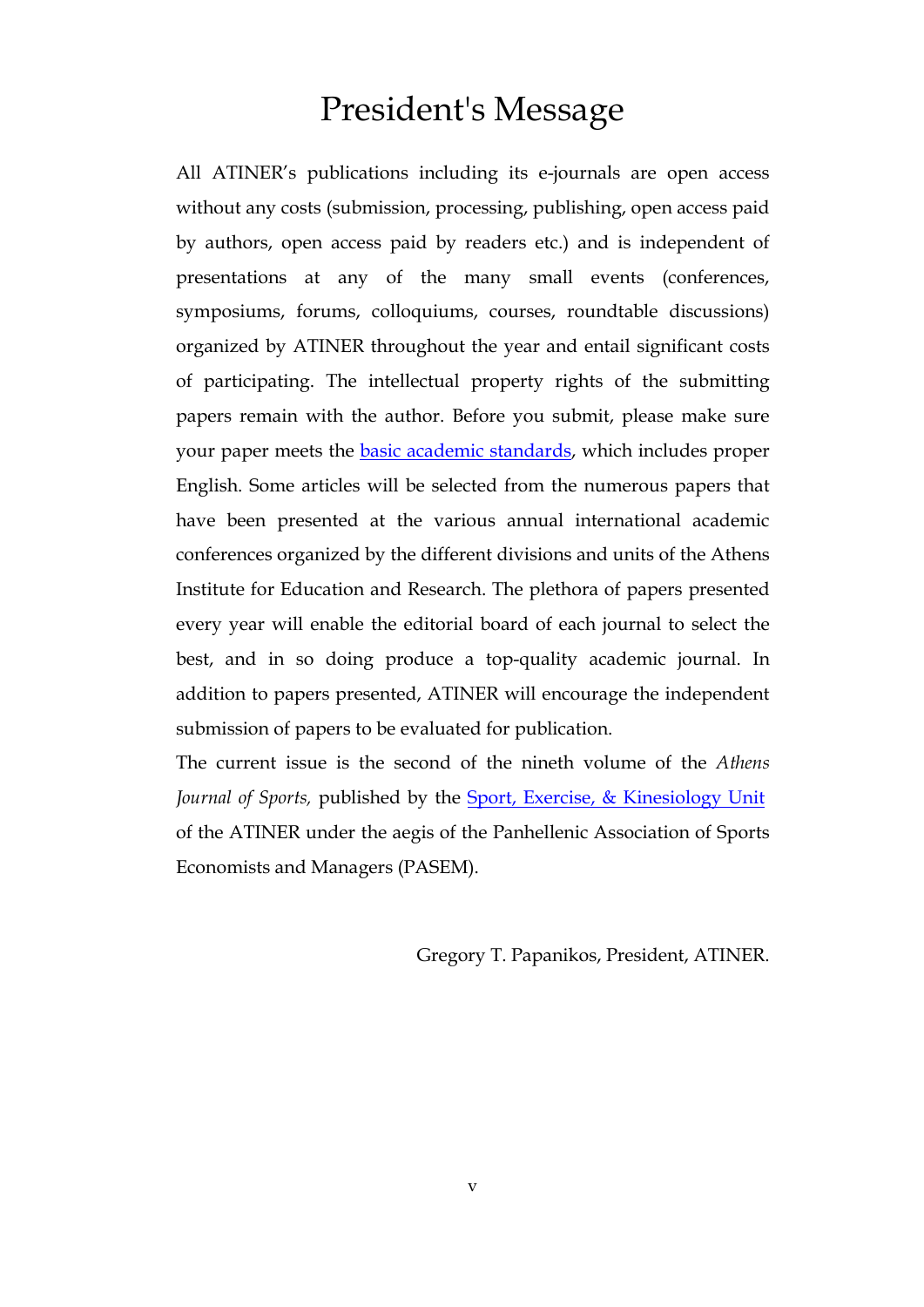

## **Athens Institute for Education and Research**

### *A World Association of Academics and Researchers*

### **22nd Annual International Conference on Sports: Economic, Management, Marketing & Social Aspects 9-12 May 2022, Athens, Greece**

The [Sport, Exercise, & Kinesiology Unit](http://www.atiner.gr/sports-unit) of ATINER organizes its **22nd Annual International Conference on Sports: Economic, Management, Marketing & Social Aspects, 9-12 May 2022,**  Athens, Greece sponsored by the **Athens Journal of Sports**. The aim of the conference is to bring together academics and researchers of all areas of sports. Please submit a proposal using the form available [\(https://www.atiner.gr/2022/FORM-SPO.doc\)](https://www.atiner.gr/2022/FORM-SPO.doc).

### **Academic Members Responsible for the Conference**

**Dr. Gregory T. Papanikos|Dr. Maria Konstantaki|Dr. Chris Sakellariou |Dr. Sharon Claire Bolton|Dr. Valia Kasimati|Dr. Cleopatra Veloutsou | Dr. Christos Anagnostopoulos**

### **Important Dates**

- Abstract Submission: **Deadline closed**
- Acceptance of Abstract: 4 Weeks after Submission
- Submission of Paper: **11 April 2022**

#### **Social and Educational Program**

The Social Program Emphasizes the Educational Aspect of the Academic Meetings of Atiner.

- Greek Night Entertainment (This is the official dinner of the conference)
- Athens Sightseeing: Old and New-An Educational Urban Walk
- Social Dinner
- Mycenae Visit
- Exploration of the Aegean Islands
- Ancient Corinth and Cape Sounion

More information can be found here: [www.atiner.gr/social-program](http://www.atiner.gr/social-program)

### **Conference Fees**

Conference fees vary from 400€ to 2000€ Details can be found at: <http://www.atiner.gr/fees>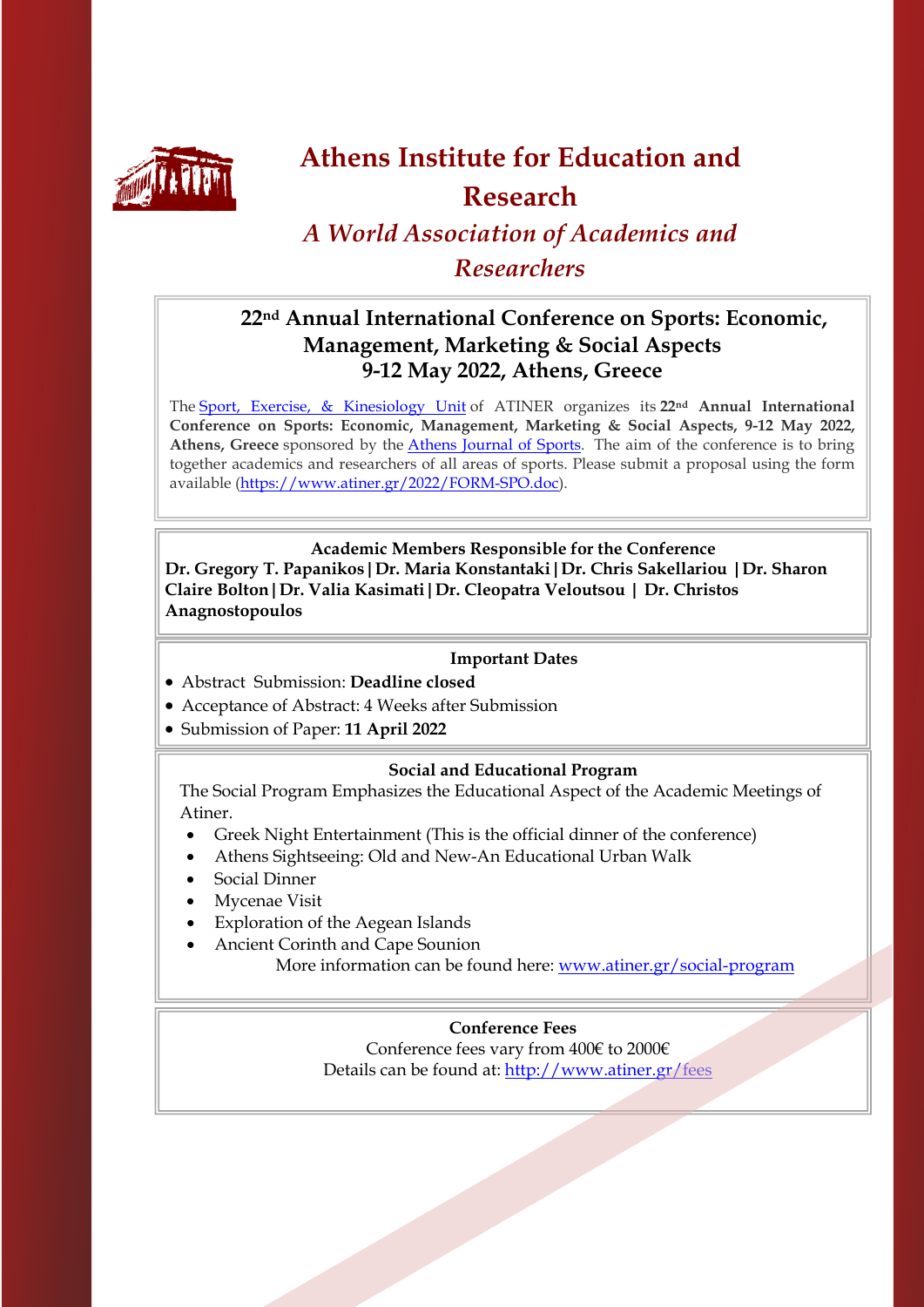

### **Athens Institute for Education and Research**

### *A World Association of Academics and Researchers*

### **18th Annual International Conference on Sport & Exercise Science 25-28 July 2022, Athens, Greece**

The [Sport, Exercise, & Kinesiology Unit](http://www.atiner.gr/SPORTS-UNIT) of ATINER will hold its **18h Annual International Conference on Sport & Exercise Science, 25-28 July 2022, Athens,**  Greece sponsored by the *Athens Journal of Sports*. You may participate as stream leader, presenter of one paper, chair a session or observer. Please submit an abstract (email only) to: [atiner@atiner.gr,](mailto:atiner@atiner.gr) using the abstract submission form (https://www.atiner.gr/2022/FORM-FIT.doc).

### **Important Dates**

- Abstract Submission: **13 June 2022**
- Acceptance of Abstract: 4 Weeks after Submission
- Submission of Paper: **27 June 2022**

### **Academic Member Responsible for the Conference**

Dr. Maria Konstantaki, Academic Member, ATINER & Senior Lecturer, Buckinghamshire New University, UK.

### **Social and Educational Program**

The Social Program Emphasizes the Educational Aspect of the Academic Meetings of Atiner.

- Greek Night Entertainment (This is the official dinner of the conference)
- Athens Sightseeing: Old and New-An Educational Urban Walk
- Social Dinner
- Mycenae Visit
- Exploration of the Aegean Islands
- Delphi Visit
- Ancient Corinth and Cape Sounion More information can be found here:<https://www.atiner.gr/social-program>

### **Conference Fees**

Conference fees vary from 400€ to 2000€ Details can be found at: <https://www.atiner.gr/fees>